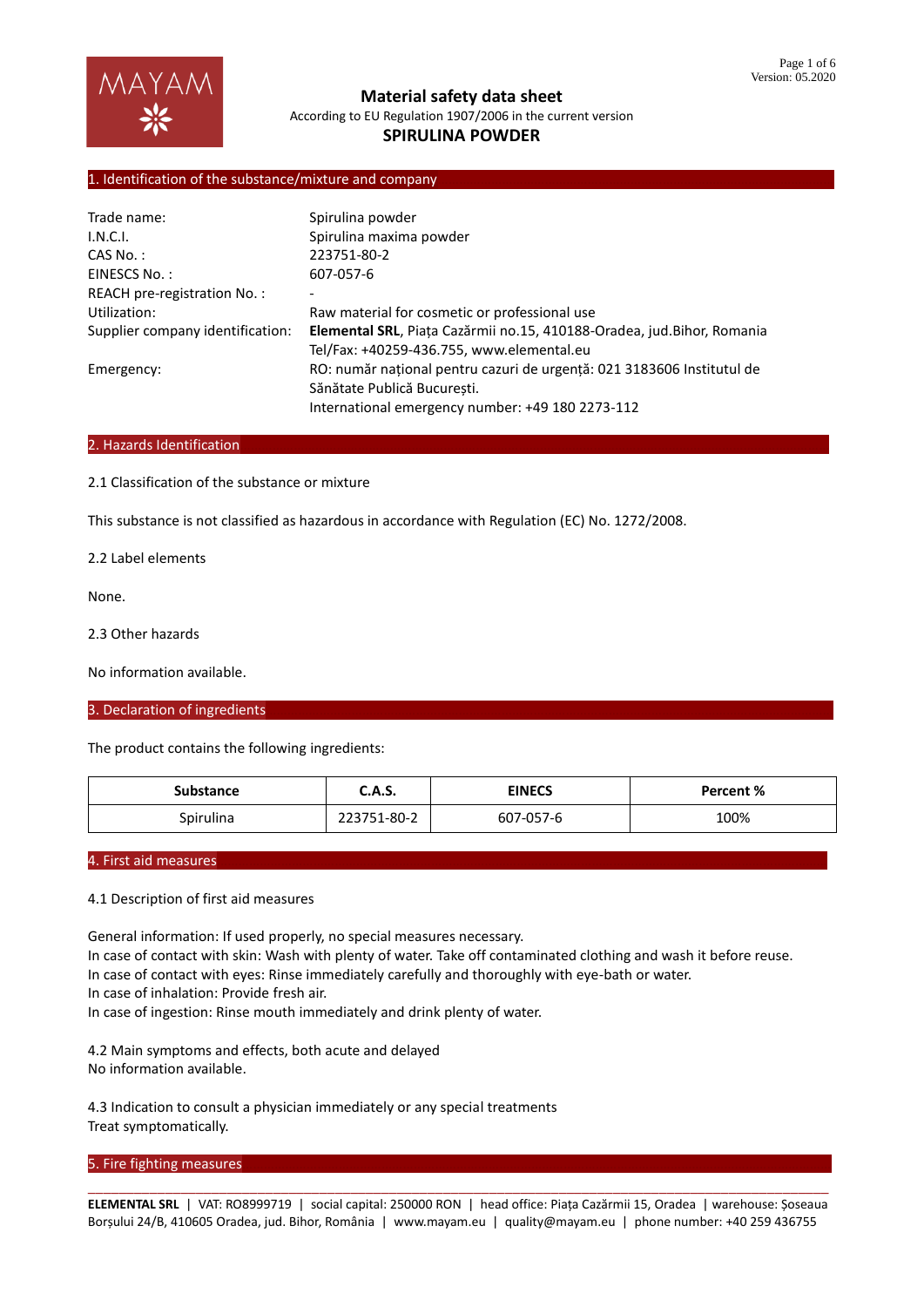

## **Material safety data sheet** According to EU Regulation 1907/2006 in the current version **SPIRULINA POWDER**

5.1 Means of extinction

Suitable extinguishing media: Co-ordinate fire-fighting measures to the fire surroundings.

5.2 Special hazards arising from the substance or mixture

Non-flammable.

5.3 Recommendations for fire-fighters

In case of fire: Wear self-contained breathing apparatus.

6. Accidental release measures

6.1 Personal precautions, protective devices and emergency procedures

Avoid dust formation. Do not breathe dust.

6.2 Environmental precautions

No special environmental measures are necessary. Clean contaminated articles and floor according to the environmental legislation.

6.3 Methods and materials for containment and remediation

Take up mechanically. Treat the recovered material as prescribed in the section on waste disposal.

6.4 Reference to other sections

Safe handling: see section 7 Personal protection equipment: see section 8 Disposal: see section 13

### 7. Handling and storage

7.1 Precautions for safe handling

Advice on safe handling: No special measures are necessary. Advice on protection against fire and explosion: No special fire protection measures are necessary.

7.2 Conditions for safe storage, including any incompatibilities

Requirements for storage rooms and vessels: Keep container tightly closed. Hints on joint storage: No special measures are necessary.

7.3 Specific end uses For different applications.

### 8. Exposure controls / personal protection

8.1 Control parameters

\_\_\_\_\_\_\_\_\_\_\_\_\_\_\_\_\_\_\_\_\_\_\_\_\_\_\_\_\_\_\_\_\_\_\_\_\_\_\_\_\_\_\_\_\_\_\_\_\_\_\_\_\_\_\_\_\_\_\_\_\_\_\_\_\_\_\_\_\_\_\_\_\_\_\_\_\_\_\_\_\_\_\_\_\_\_\_\_\_\_\_\_\_\_\_\_ **ELEMENTAL SRL** | VAT: RO8999719 | social capital: 250000 RON | head office: Piața Cazărmii 15, Oradea | warehouse: Șoseaua Borșului 24/B, 410605 Oradea, jud. Bihor, România | www.mayam.eu | quality@mayam.eu | phone number: +40 259 436755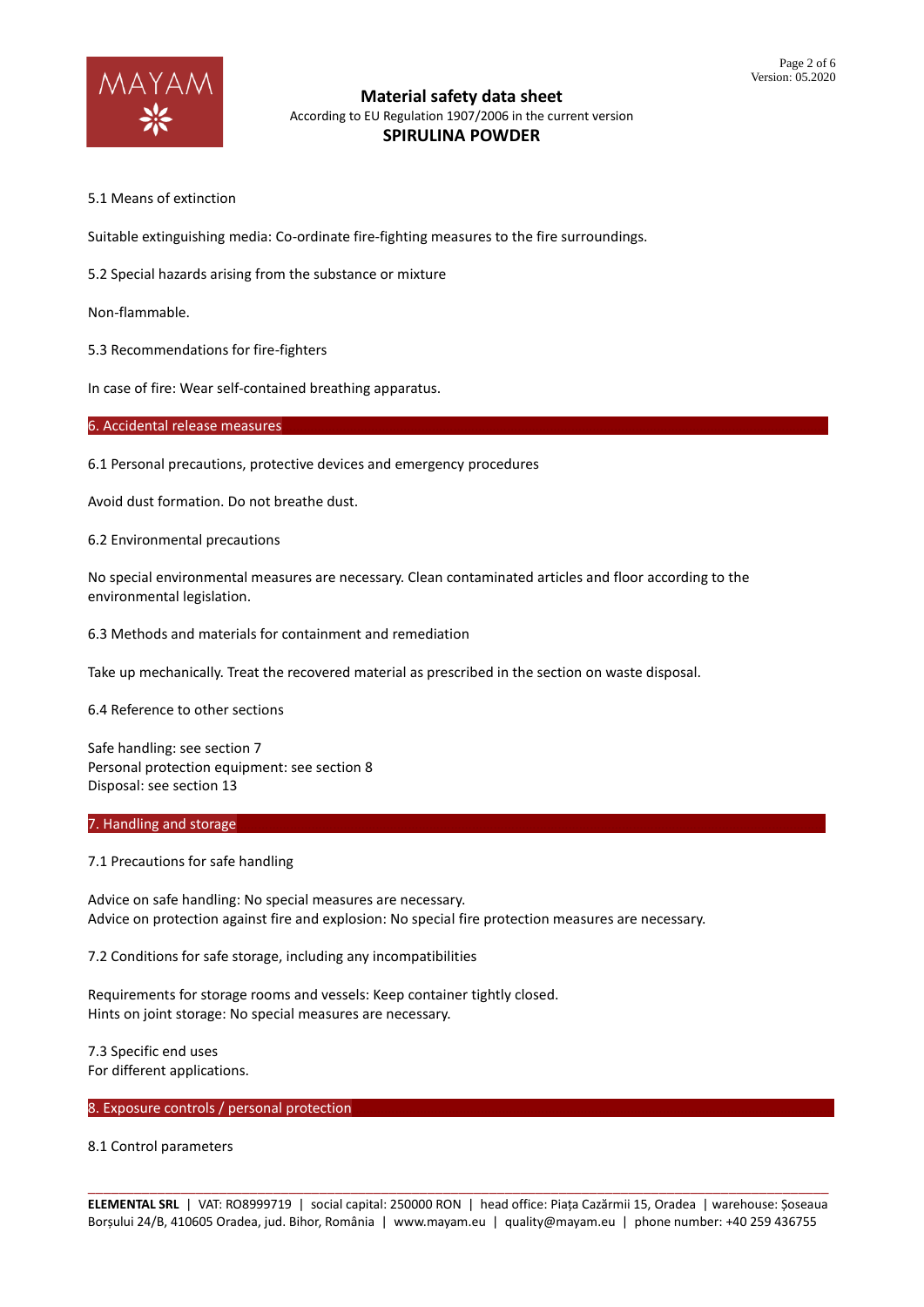

### **Material safety data sheet**

According to EU Regulation 1907/2006 in the current version

# **SPIRULINA POWDER**

There are no specific control parameters. 8.2 Exposure controls



Hand protection: When handling with chemical substances, protective gloves must be worn with the CE-label including the four control digits. The quality of the protective gloves resistant to chemicals must be chosen as a function of the specific working place concentration and quantity of hazardous substances. For special purposes, it is recommended to check the resistance to chemicals of the protective gloves mentioned above together with the supplier of these gloves. Skin protection: Wear suitable protective clothing.

Eye protection: Wear eye protection/face protection.

Respiratory protection: In case of inadequate ventilation wear respiratory protection.

### 9. Physical and chemical properties

9.1 Information on physical and chemical properties

Appearance: solid Color: dark green Odor: characteristic Relative density (d 20 / 20): NA Refractive index at 20°C: NA Optical rotation (°): NA Flash point: 100 ° C Odor threshold: NA pH: Not determined Melting point / freezing point: Not determined Initial boiling point and boiling range: Not determined Flash point: NA Evaporation rate: NA Flammability (solid, gas): NA Upper / lower flammability or explosive limits: Not determined Vapor tension: Not determined Vapor density: 0,00045 g/cm<sup>3</sup> Solubility in water: The study does not need to be conducted because the substance is known to be insoluble in water. Partition coefficient: n-octanol / water NA Auto-ignition temperature: Not determined Decomposition temperature: NA Viscosity: NA Explosive properties: NA Oxidizing properties: Not oxidizing

9.2 Other information None.

10. Stability and reactivity

Stable under normal conditions of use.

10.1 Responsiveness No hazardous reaction when handled and stored according to provisions.

10.2 Chemical stability

The product is stable under storage at normal ambient temperatures.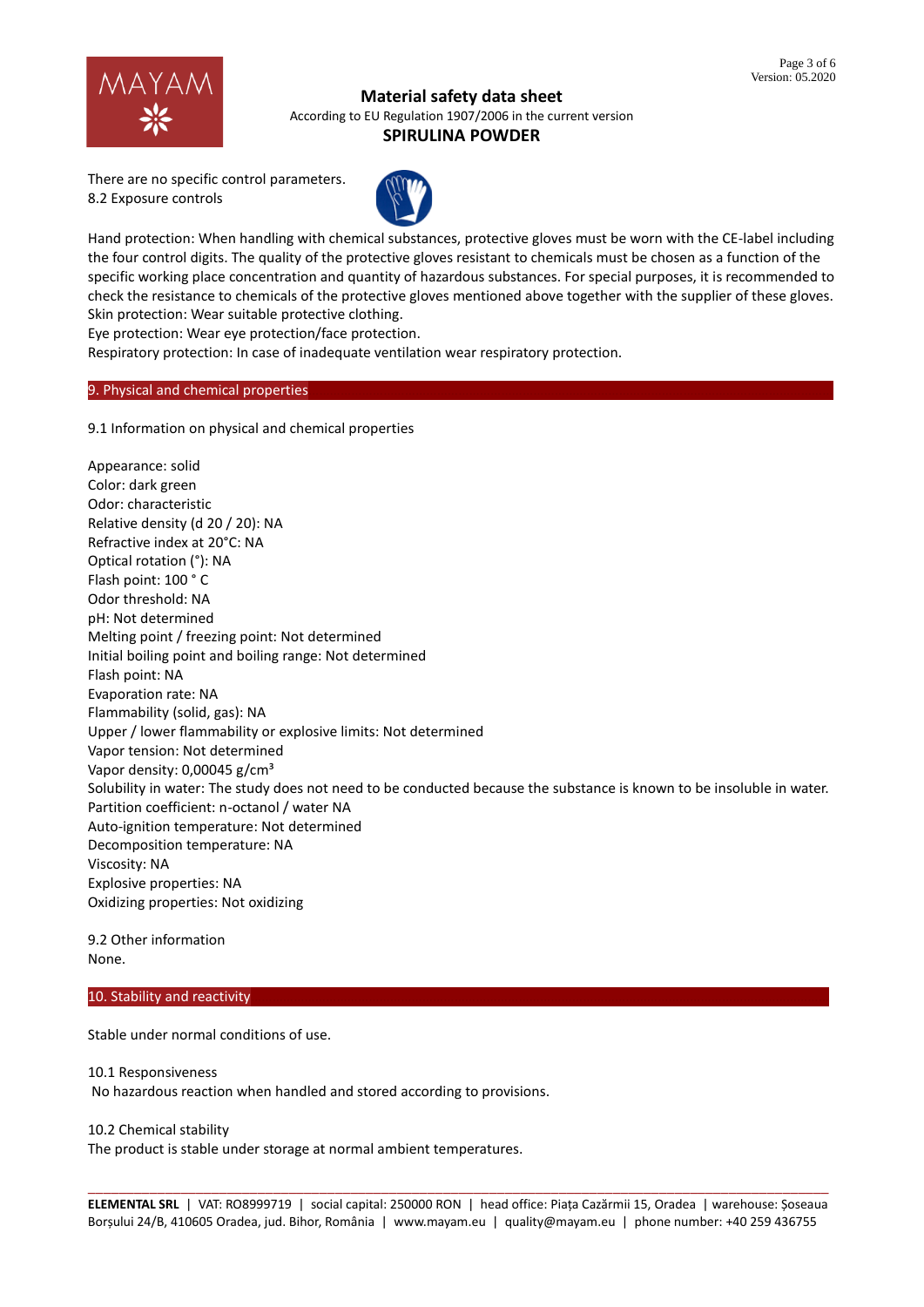

**Material safety data sheet** According to EU Regulation 1907/2006 in the current version **SPIRULINA POWDER**

10.3 Possibility of dangerous reactions No known hazardous reactions.

10.4 Conditions to avoid None.

10.5 Incompatible materials No information available.

10.6 Hazardous decomposition products No known hazardous decomposition products.

## 11. Toxicological information

11.1 Information on toxicological effects

Acute toxicity: Based on available data, the classification criteria are not met. Irritation and corrosivity: Based on available data, the classification criteria are not met. Sensitising effects: Based on available data, the classification criteria are not met. Carcinogenic/mutagenic/toxic effects for reproduction: Based on available data, the classification criteria are not met. STOT-single exposure: Based on available data, the classification criteria are not met. STOT-repeated exposure: Based on available data, the classification criteria are not met. Aspiration hazard: Based on available data, the classification criteria are not met.

12. Ecological information

12.1 Toxicity The product is not: Ecotoxic.

12.2 Persistence and degradability The product has not been tested.

12.3 Bioaccumulation potential The product has not been tested.

12.4 Ground mobility The product has not been tested.

12.5 Results of PBT and vPvB assessment The product has not been tested.

12.6 Other adverse effects No information available. Further information: Avoid release to the environment.

#### 13. Disposal considerations

### 13.1 Waste treatment methods

Advice on disposal: Dispose of waste according to applicable legislation. Contaminated packaging: Wash with plenty of water. Completely emptied packages can be recycled.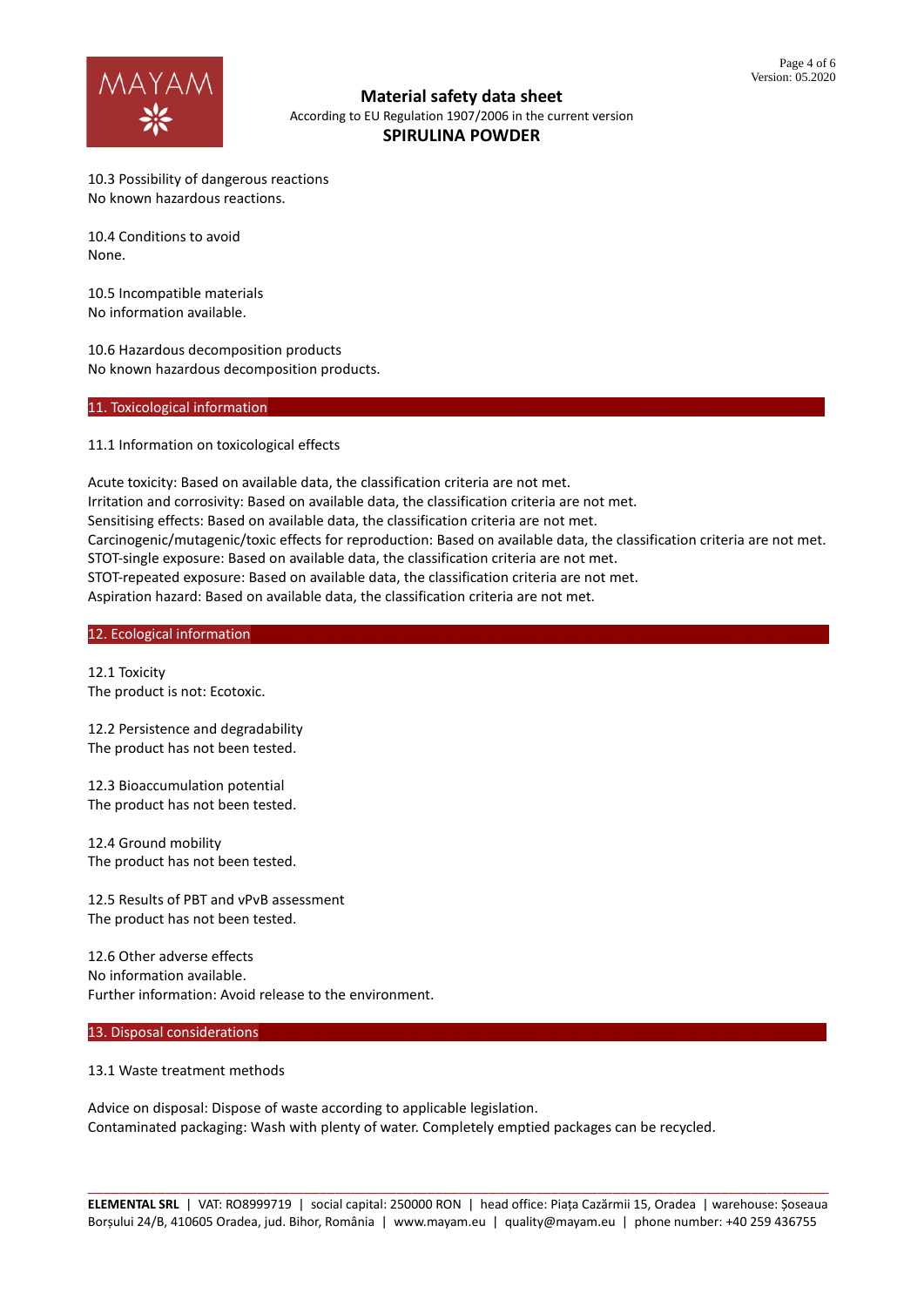

**Material safety data sheet** According to EU Regulation 1907/2006 in the current version **SPIRULINA POWDER**

# 14. Transport information

14.1 UN number ADR: Not classified IMDG: Not classified IATA: Not classified Customs Code: Not classified

14.2 UN shipping name ADR: Not classified IMDG: Not classified IATA: Not classified

14.3 Class of danger for transport ADR: Not classified IMDG: Not classified IATA: Not classified

14.4 Packing group ADR: Not classified IMDG: Not classified IATA: Not classified

14.5 Environmental hazards Not applicable.

14.6 Special precautions for users No information available.

14.7 Transport in bulk according to Annex II of MARPOL 73/78 and the IBC code Not applicable.

### 15. Regulatory information

15.1 Regulations and legislation on health, safety and environment specific to the substance or mixture Information according to 2012/18/EU (SEVESO III): Not subject to 2012/18/EU (SEVESO III) Water contaminating class (D): not water contaminating

15.2 Chemical safety assessment.

For this substance a chemical safety assessment has not been carried out.

### 16. Additional information

16.1 Abbreviations:

ADR: European Agreement concerning the International Carriage of Dangerous Goods by Road. CAS: Chemical Abstracts Service (division of the American Chemical Society). CLP: Classification, Labeling, Packaging. DNEL: Derived No Effect Level. EINECS: European Inventory of Existing Commercial Chemical Substances. GHS: Globally Harmonized System of Classification and Labeling of Chemicals. IATA: International Air Transport Association.

\_\_\_\_\_\_\_\_\_\_\_\_\_\_\_\_\_\_\_\_\_\_\_\_\_\_\_\_\_\_\_\_\_\_\_\_\_\_\_\_\_\_\_\_\_\_\_\_\_\_\_\_\_\_\_\_\_\_\_\_\_\_\_\_\_\_\_\_\_\_\_\_\_\_\_\_\_\_\_\_\_\_\_\_\_\_\_\_\_\_\_\_\_\_\_\_ **ELEMENTAL SRL** | VAT: RO8999719 | social capital: 250000 RON | head office: Piața Cazărmii 15, Oradea | warehouse: Șoseaua Borșului 24/B, 410605 Oradea, jud. Bihor, România | www.mayam.eu | quality@mayam.eu | phone number: +40 259 436755